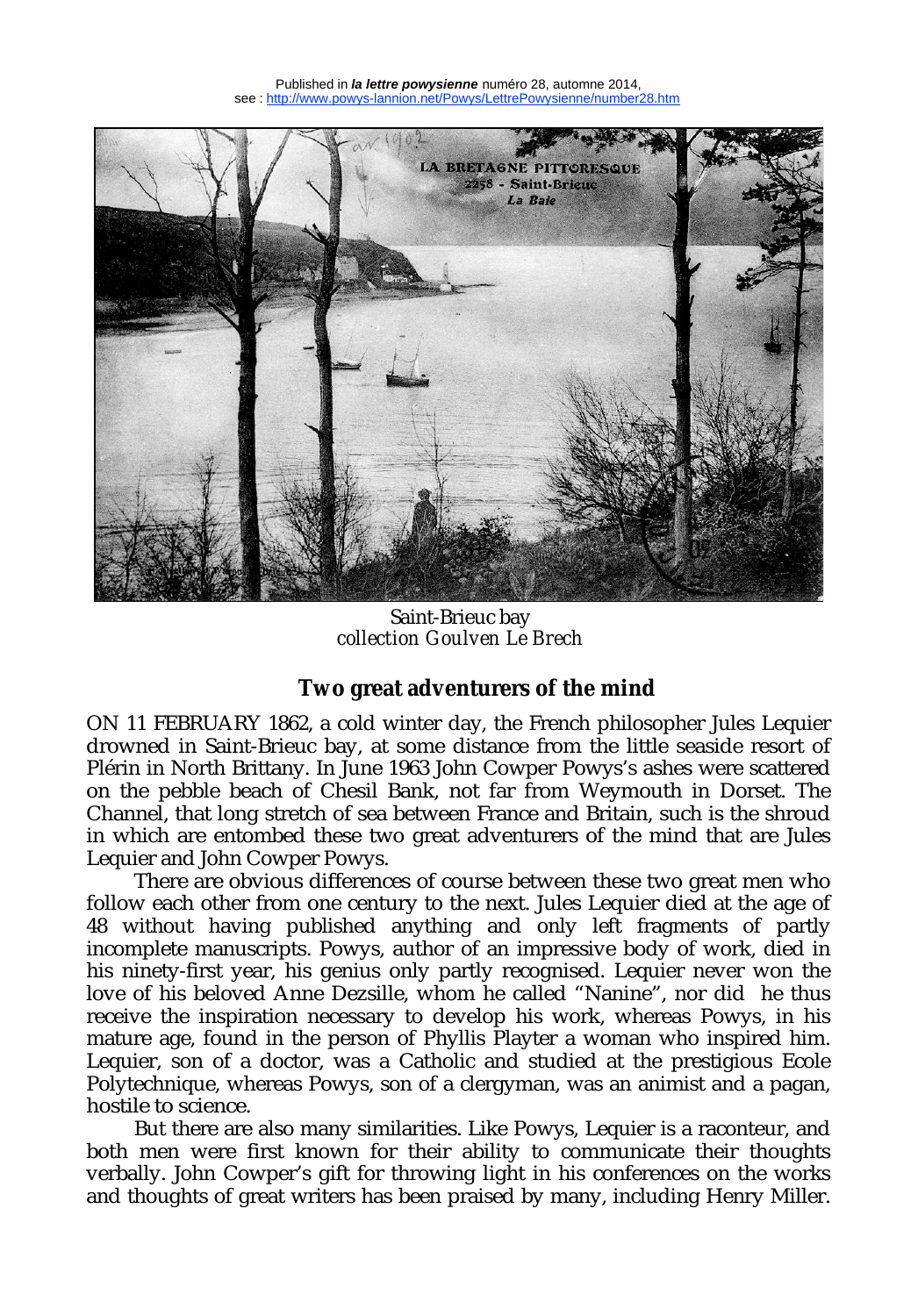Jules Lequier was also a great orator, according to all who knew him. The Breton writer, Ernest Hello<sup>1</sup>, who often saw Lequier, bears witness:

...In private, when his words reached the heights of his thought, he attained almost unrivaled eloquence, difficult to describe for lack of comparable oratory. It was iron and fire. It was forceful, powerful; it was splendid and stirring.<sup>2</sup>

They are both admirers of the great English poet John Milton (1606-1674). Milton belongs to the Powysian Pantheon. Powys devotes a whole chapter to him in *Visions and Revisions* (1915) and he also discusses him in *The Pleasures of Literature.* Milton is regularly mentioned in his letters and Milton's complete works are recommended in *One Hundred Best Books* (1916)<sup>3</sup>:

No epicurean lover of the subtler delicacies in poetric rhythm or of the more exalted and translunar harmonies in the imaginative suggestiveness of words, can afford to leave Milton untouched. In sheer felicity of beauty—the beauty of suggestive words, each one carrying "a perfume in the mention" and together, by their arrangement in relation to one another, conveying a thrill of absolute and final satisfaction—no poem in our language surpasses Lycidas, and only the fine great odes of John Keats approach or equal it.

Lequier also was influenced by John Milton and mentions him in his notebooks, in particular Notebook B in the Jules Lequier archive<sup>4</sup>. In his research on the subject of the beautiful and the possible, Lequier mentions Milton who appears to him to represent the idea of the possible related to the image of the poet, as opposed to the idea of necessity, linked to the image of the scientist  $(Galileo).<sup>5</sup>$ 

Jules Lequier has been compared to Novalis for his fragmentary writings and for his style—Heather Dohollau® said of Lequier that he "was the last of the German Romanticists". Many references to the British Romantic Age are to be found in Lequier's archive concerning the domains of both science and poetry, at the time closely related in the Romantic Science movement. In the B notebook, Lequier briefly evokes the poet and entomologist, George Crabbe (1754-1832), and started a translation of *Consolations in Travel* (1830), the autobiography of Sir Humphry Davy (1778-1829), the famous chemist and inventor, a translation never completed. Lequier proves to be a poet, a philosopher and a scholar, well aware of cultural events on the English side of the Channel.

Turning to their works, we become aware of the importance for Lequier as for Powys of the natural environment. This link with nature is an underlying aspect in Lequier, never a theme in itself, but one encountered in several of his texts, particularly in his Breton tale *La fourche et la quenouille* (The pitchfork and the distaff). The plot of this philosophical tale, written during his youth, is situated in the department of Côtes d'Armor, not far from the little town of

<sup>1</sup> Ernest Hello (1828–1885) was a French Roman Catholic writer from Brittany.

<sup>2</sup> *Cahiers Jules Lequier*, n°3/2012, Association Les amis de Jules Lequier, p. 6.

<sup>3</sup> J.C. Powys, *One Hundred Best Books*, Little Blue Books n°435, Haldeman–Julius, 1916.

<sup>4</sup> Rennes 1 University Library.

<sup>5</sup> See Goulven Le Brech, 'Jules Lequier, le spectre du beau' and Jules Lequier, 'Fragments sur le beau" in *Le Philosophoire*, 'La Beauté', n°38, Autumn 2012.

 $^{\circ}$  Heather Dohollau (1925-2013), poet and painter of Welsh origin. She came to live in Brittany after her marriage.and wrote mainly in French.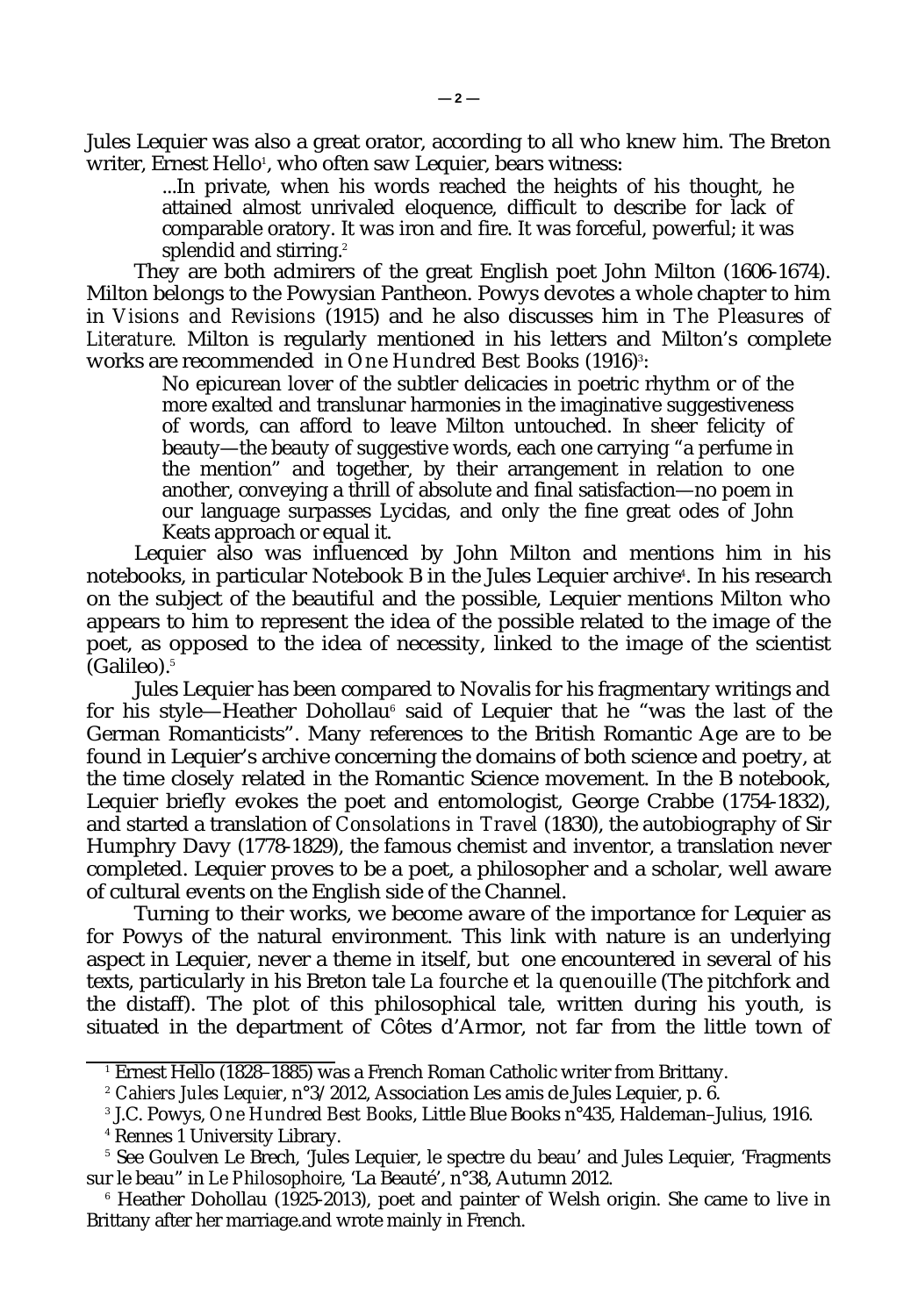Quintin, Lequier's birthplace. In the tale the area is described minutely, together with its enchanting atmosphere… Similarly, in *Wolf Solent* and his other Wessex novels, John Cowper Powys gives lengthly descriptions of the rural scene in which his characters roam. In both cases the same landscapes—low green hills with small streams meandering below, hollow ways, ponds, coastal paths above the sea—form an adjunct to metaphysical thought.

The theme of the choice and freedom given to man to accept his lot or to choose his destiny is brilliantly expressed in a short poetical and philosophical text by Jules Lequier entitled *The Hornbeam Leaf* <sup>7</sup> . It is the only text that Lequier considered satisfactory and which he gave to read to his close relatives during his lifetime. It is a hymn to childhood and to awakening nature, in which Lequier evokes his rural childhood spent at the family home, not far from the Channel.

During a fine day in spring, the young boy suddenly experiences a feeling new to him, which compels him to stop playing. As he is about to pluck a leaf from a hedge, he suddenly becomes aware of his astonishing sovereign power to pluck or not to pluck the leaf.

One day, in my father's garden, at the moment of taking a hornbeam leaf, I suddenly marveled at feeling myself to be the absolute master of this action, insignificant though it was. To do, or not to do! both so equally within my power! A single cause, me, capable at a single instant, as though I were double, of two completely opposite effects! and, by one, or by the other, author of something eternal, for whatever my choice, it would henceforth be eternally true that something would have taken place at this point of time that it had pleased me to decide. I was not equal to my astonishment; I drew back, I recovered, my heart beating precipitously.<sup>8</sup>

Demiurge in his garden, the child decides to pluck the leaf. A bird frightened by his movement immediately takes to flight in alarm. Once in the air, the bird is clutched in the talons of a sparrowhawk. Seeing the bird flee from the hedge, the child's vision swings away from the possibly naïve concept of sovereign freedom to the harrowing idea of relentless necessity.

I am the one who had handed it over, I said to myself with sadness. The caprice which made me touch this branch and not another had caused its death. Afterwards, in the language of my years (the guileless language that my memory cannot recover), I continued: such then is the way things are connected. The action that everyone calls unimportant is the one whose repercussion is perceived by no one, and it is only by reason of ignorance that one succeeds in being unconcerned.<sup>9</sup>

This awesome idea of a universal necessity directing everything, interfering with everything, from the smallest particle of nature up to whole areas of the child's thought, has disastrous consequences on his most profound beliefs. The human mind being unable to conceive of all the causes and consequences of his acts makes the child doubt the possibility for man to have true knowledge. Any attempt at serious thought can then only lead to illusions, and man becomes the accomplice to these soothing illusions. With respect to ethics, since he therefore no longer needs to consider the necessary consequences of his decisions, man finds himself divested of any responsibility for his acts.

<sup>7</sup> *The Hornbeam Leaf*, bilingual edition, tr. D.W. Viney, Logo-Sophia Press, 2010.

<sup>8</sup> Ibid., p.7.

<sup>9</sup> Ibid., p.7.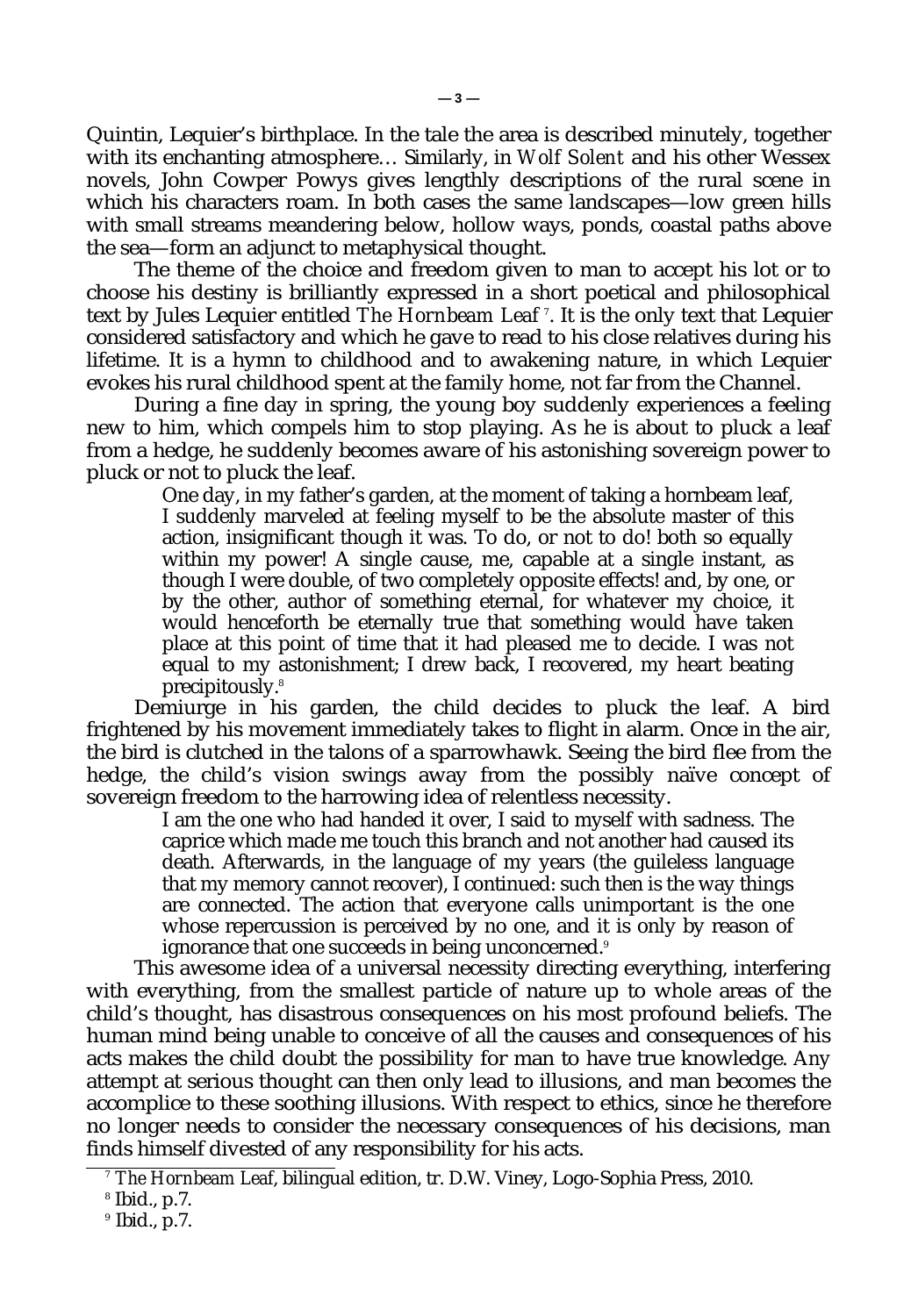However, in a sudden philosophical twist in events, the child rebels. He must abandon this idea of universal necessity, for such a situation is unbearable. *The Hornbeam Leaf* ends with a philosophical bet against the harrowing idea of universal determinism, bet in which nature acts as a medium in the subject's accession to a free-will which becom aware of itself. A sober bet should be placed on the effectiveness of liberty.

Suddenly I raised it [my head] again. Recovering my faith in my freedom by my freedom itself, without reasoning, without hesitation, without any other gauge of the excellence of my nature than this inner testimony that makes my soul created in the image of God and capable of resisting him, since it should obey him, I said to myself, in the security of a superb solitude: This is not so, I am free.<sup>10</sup>

The problem of free-will is also central in *Wolf Solent*, in which the general theme is the question of a mode of living, and the struggle which takes place in each human being between his real life and his imaginary life. Having reached middle age, comfortably settled in Blacksod, Wolf Solent is torn between his life with Gerda (who represents real life) and his love for Christie Malakite (embodying imaginary life). In chapter thirteen, we find a description of the feeling of human liberty, at the end of a philosophical and existential questioning, of the same nature as that described by Lequier in *The Hornbeam Leaf*.

The queer thing was that his brain moved at this moment with incredible rapidity. His brain debated, for example, as it had never done before, the insoluble problem of free-will, the problem of the very existence of the mystery called 'will'.<sup>11</sup>

Exactly like Lequier seizing back his freedom through an act of faith in his freedom, Wolf finds an issue out of his doubt and his worries by affirming his will. From this act a stream of liberating peace emerges, of the same nature as the "superb certainty" felt by Lequier when he celebrates the excellency of human liberty.

And then, all in a moment, with a crouching wild-animal movement of his consciousness, he flung a savage defiance to all these doubts. He laid hold of his will as if it had been a lightning-conductor, and, shaking it clear of his body, thrust it forth into space, into a space that was below and yet above, within and yet beyond Poll's Camp and Babylon Hill. And then, in a second, in less than a second, so it seemed, as he recalled it afterwards, there came flowing in upon him, out of those secret depths of which he was always more or less conscious, a greater flood of liberating peace than he had ever known before! <sup>12</sup>

According to Jean Grenier<sup>13</sup>, Jules Lequier in the history of philosophy, "a precursor without being a promoter", disappeared without leaving any traces, but his main brilliant idea is honoured. For, upholding human liberty as a philosophical precept, Lequier anticipated several major trends during the 20th century: bergsonism, and existentialism in France, pluralism and process philosophy in the United States.

<sup>10</sup> *The Hornbeam Leaf*, p.15.

<sup>11</sup> John Cowper Powys, *Wolf Solent*, ch.13 'Home for Bastards', Macdonald, 1961, p.276.  $12$  Ibid.

<sup>&</sup>lt;sup>13</sup> Jean Grenier (1896-1971), French writer and philosopher, friend of Albert Camus. His 1936 thesis *La philosophie de Jules Lequier* was devoted to Jules Lequier,.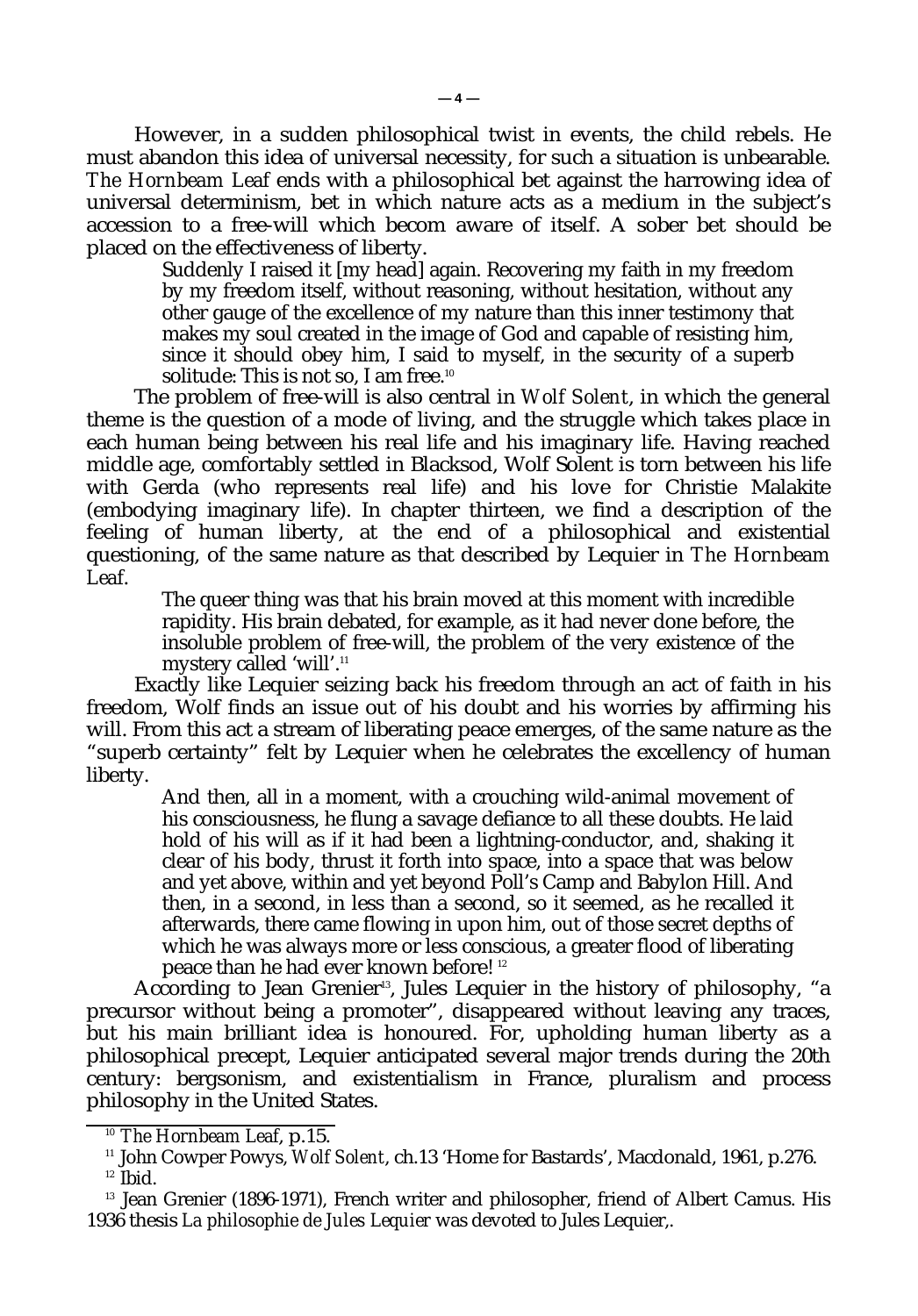If it had not been for the friendship and gratitude of the philosopher Charles Renouvier<sup>14</sup>, an intimate friend of Lequier, the latter's name and philosophical research would have been completely forgotten. Renouvier saved Lequier from oblivion by acquiring the fragments of Lequier's work after his death. In 1865 he personally had printed 120 copies of *La recherche d'une première vérité*, fragments of the first and the eighth books of Lequier's work. In order to make Lequier's ideas better known, he distributed these copies in France and in other countries to those he considered able to understand their importance. The philosopher and psychologist William James (1842-1910), who exerted a major influence on John Cowper Powys, requested a copy.

William James recognised his debt to Renouvier, writing "[Renouvier] was one of the greatest philosophic characters, and, but for the decisive impression made on me in the seventies by his masterly advocacy of pluralism, I might never have got free from the monistic superstition under which I had grown up"<sup>15</sup> . In a letter dated 2 November 1872, William James asked Renouvier to send him a copy of *La recherche d'une première vérité*. In the same letter he thanks Renouvier (whose books he had read) in the following terms: "It is thanks to you that I now have, for the first time, an understandable and reasonable concept of what is Liberty"16. Renouvier owes such a concept of liberty to Jules Lequier. Thirteen years earlier, in 1859, Renouvier had written in one of his books: "I owe it to justice to declare that I made many and considerable borrowings from M. Lequier, on this important question of liberty, which until now was considered only as simply important, whereas its importance is preeminent in philosophy."<sup>17</sup>

The innovation Renouvier found in Lequier is the reflexive aspect of his conception of liberty: the fact that an act of liberty postulates liberty. Lequier goes further than Descartes for he puts liberty before the Cartesian *cogito.* He puts 'doing' before 'being' and thus anticipates Jean-Paul Sartre's formula "Freedom is existence, and in it existence precedes essence". He thus brings about a true revolution in the world of ideas. In the midst of the 19th century, at a time when the determinist vision of science and ethics was preeminent, Lequier dares to assert the role of human freedom in the "System-of-Things" as Powys would say. In opposition to contemporary philosophers and scientists, he asserts that beyond the influence exerted by his environment, it is possible for an individual to exert his freedom on the world and thus to 'make' himself. One of his personal formulas sums up his thoughts to perfection: "ACT, not *become*, but act, and, in acting, MAKE ONESELF".

On the metaphysical plane, the consequence of this vision of man as a being endowed with creative liberty, is to no longer conceive the world as a great homogeneous whole (monism), but as the sum of heterogeneous units (monadism). There no longer exists a single organising principle governing all men, but a plurality of experiences shaping ever-changing humankind. Such a

 $14$  Charles Renouvier (1815-1903), French philosopher. He was the first to formulate a complete idealistic system, adopting a modified version of the Kantian categories.

<sup>15</sup> W. James, *Some Problems of Philosophy*, New York: Longmans, 1912, pp.164-5.

<sup>16</sup> Correspondence between Ch. Renouvier and William James, *Revue de Métaphysique et de Morale*, n°1, Jan.-March 1929.

<sup>17</sup> Ch. Renouvier, *Essais de critique générale*, *Deuxième Essai*, Traité de psychologie rationnelle d'après les principes du Criticisme, tome 2, Paris, 1859, Bureau de la *Critique philosophique.*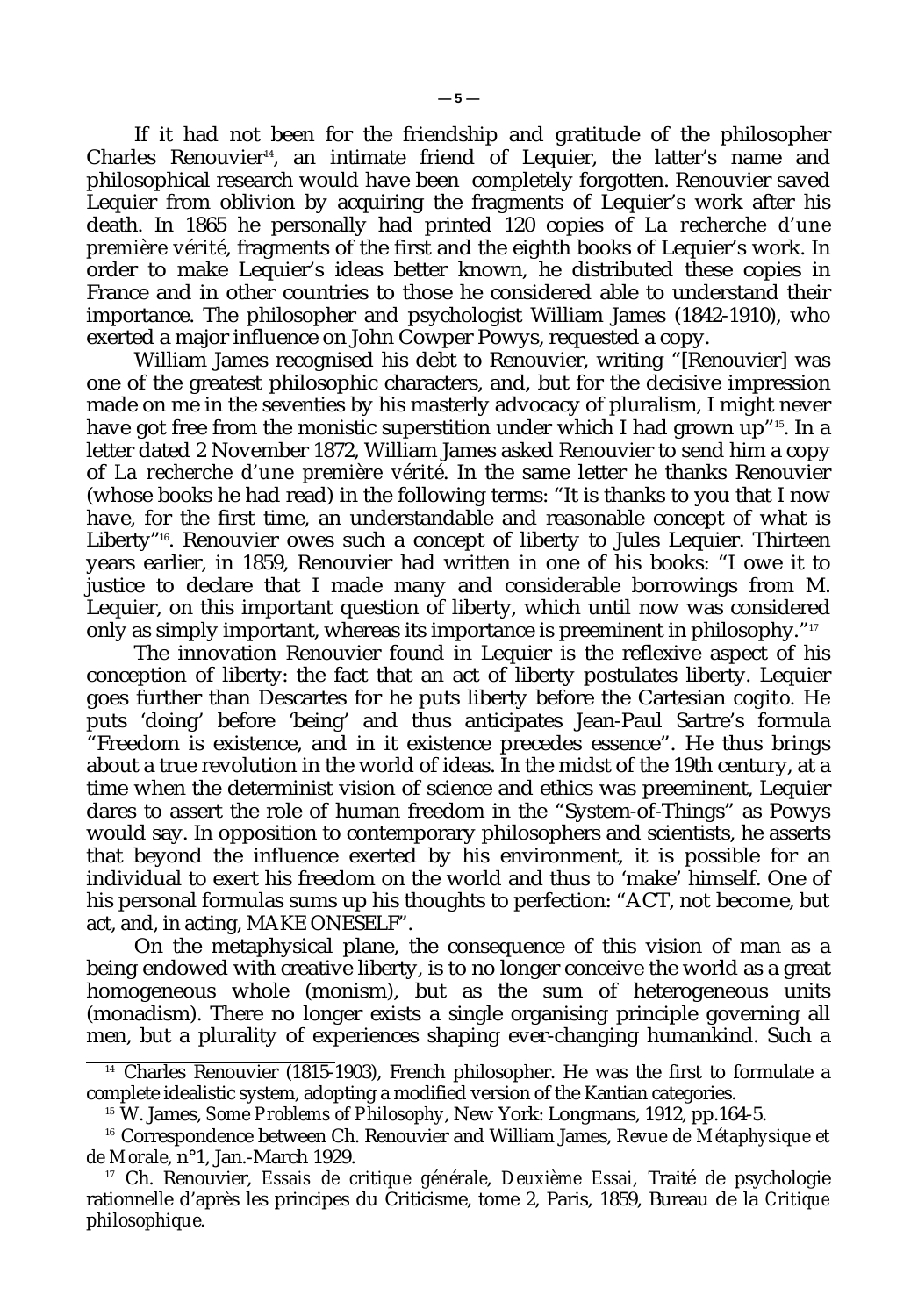world made up of a plurality of universes is precisely what Powys calls "multiverse" in his essay *In Defence of Sensuality*.

On several occasions, William James paid tribute to Renouvier for having delivered him from his monist creed and for having brought him his pluralist conception of the world, issuing from his concept of human freedom. Powys had read the essay in which James expounds this concept (*A Pluralistic Universe*, 1909). In many of his writings, he testifies to the influence of the pluralism of James on his own philosophy of life, particularly in *The Complex Vision*. In *Autobiography* he explains the interest he felt for James's thought:

But William James was a startling delight to me, too, for all his roguish jibes at Hegel. I responded with a lively cymric reciprocity to his Pluralistic ideas, which, in my fluid and incorrigibly sceptical mind, seemed quite as *conceivable* a vision of things as any self-evolving, selfdividing, self-reconciling absolute. I can recall one occasion, when I was heading for Trenton where I was to give a lecture, being so absorbed in William James's *Varieties of Religious Experience* that I permitted my train to stop at the station and to leave the station in complete oblivion of my purpose.<sup>18</sup>

It seems that John Cowper Powys appreciated the pluralist idea, beyond what it represents on a strictly speculative plane, which influences the structure of his fiction. What particularly pleased him in such an idea is the opening it offers to different modes of being: conscient animate or inanimate beings. But it is in *Weymouth Sands* that his personal version of pluralism endows various places in this little seaside resort with a specific soul, just as it does for the human characters. Over the years, his novels take place at more and more remote locations in space and time, with less and less realistic characters.

The link with nature, so significant in the legendary and mythological past, is also to be found in the works of both Powys and Lequier. In both cases the influence of the Celtic spirit emanating from certain places is clear, but all superficial folklore is of course avoided. The position of the Breton philosopher is aptly described by André Clair writing "... in a complete reversal of reflexive philosophy, it is nature itself, enhanced conscience, which becomes spirit [....] The act of meditation, of dialogue and then of narration, has its roots in nature."<sup>19</sup> In another text Clair describes his philosophy as: "formed on the sands of Armor, and amongst the heather and the gorse."<sup>20</sup>

According to Lequier, man has the incredible ability to take refuge "in his freedom as in an impregnable fort", and from there to explore everything outside himself: his sensations, his ideas, his instincts, his powers of love and intelligence... The same central idea is brillantly developed in *The Complex Vision*. Beneath this idea lies the same wish to elevate man up to his dignity as a thinking, feeling and above all creative being. Through philosophy, poetry or the novel, Lequier and Powys had in mind to declare that in spite of all that society demands of man, an invicible freedom remains. In these early years of the 21st century, rife with scientism and endless varieties of obscurantism, these two

<sup>18</sup> J.C. Powys, *Autobiography*, Macdonald & co, 1967, p.479.

<sup>19</sup> André Clair, *Métaphysique et Existence*, Vrin, 2000, p.42. A. Clair is professor emeritus of ethics and of the history of philosophy at University of Rennes 1.

<sup>20</sup> André Clair, 'Introduction' in *La recherche d'une première vérité et autres textes,* Paris, PUF, 1993, p.46.